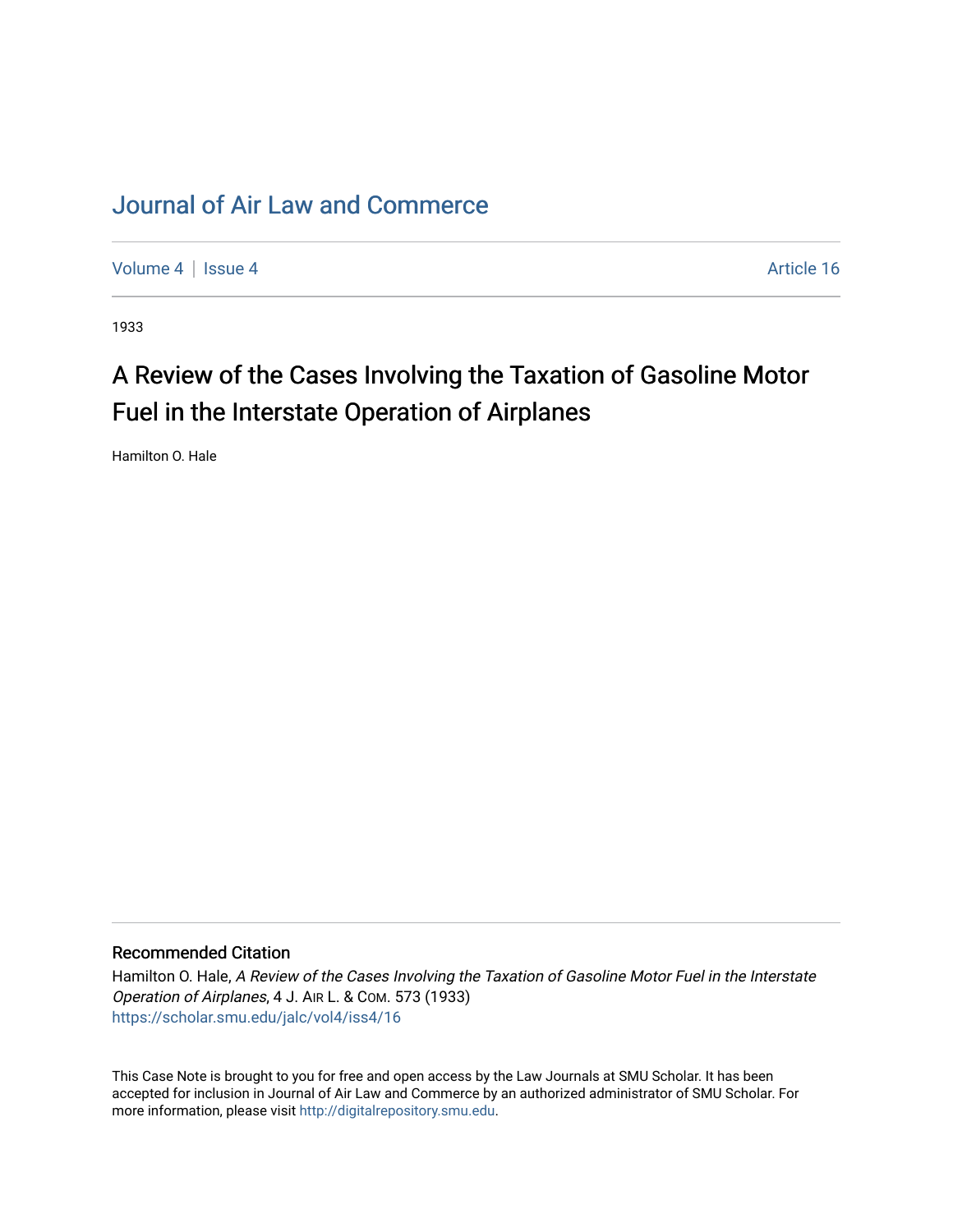### **NOTES, COMMENTS,** DIGESTS

| ROBERT KINGSLEY<br>| ROBERT L. GROVER Department Editors....................

#### **NOTES**

A REVIEW OF THE **CASES** INVOLVING THE **TAXATION** OF GASOLINE MOTOR FUEL USED IN THE INTERSTATE OPERATION OF AIRPLANES.-Where an attack is made on the constitutionality of a state statute on the theory that it invades the exclusive power of Congress over interstate commerce, the courts must decide whether the burden alleged is a direct one on the particular instrumentality. In order to answer this question the court is called upon to determine the incidence of the tax. Therefore, in a review of the airplane gasoline tax cases, it will be noted that this question has been directly or indirectly answered, and an analysis of the following cases will tend to disclose this situation.

The airlines usually obtain their gasoline fuel supply either by direct purchases from distributors in the state of operation, or by purchases made outside the state, transporting the gasoline in tank car lots to a point within and storing the same in underground tanks near the company's hangars, from whence it is pumped into the tanks of the plane. The airline in its normal operation through a particular state will have one or more regular stops within the state where the plane may be refueled and passengers taken on or discharged. In most instances the carriage of passengers and property between points in the same state, i. e., intrastate carriage, is incidental to the interstate operation of the airline. In this method of operation it is practically impossible to determine that proportion of the gasoline consumed as motive power for interstate operation and that consumed for intrastate trips.

A classification of the cases thus far brought before the courts actually amounts to a classification of the type of statute under which the particular tax is sought to be imposed. It has therefore been attempted to group the cases under one or more of the usual three types of state gasoline tax statutes, and although the cases will, to a certain extent, overlap, the classification made will be of aid in the approach to a study of the cases and the problem presented.

The first group of cases arises from a situation where the legislature of the particular state has passed a statute imposing the tax upon the *sale* of gasoline. The leading case in this group is, perhaps, the case of *Eastern Air Transport v. South Carolina Tax Commission.1* The airline in this instance purchased its entire fuel supply within the State of South Carolina and carried on no intrastate commerce. The legislature passed an act as follows:

"That every person, etc.. **..** engaged in the sale, consigning, using,

**1. 53 S.** Ct. 340, **1932 U. S.** Av. **R. 206 (March 14, 1932).**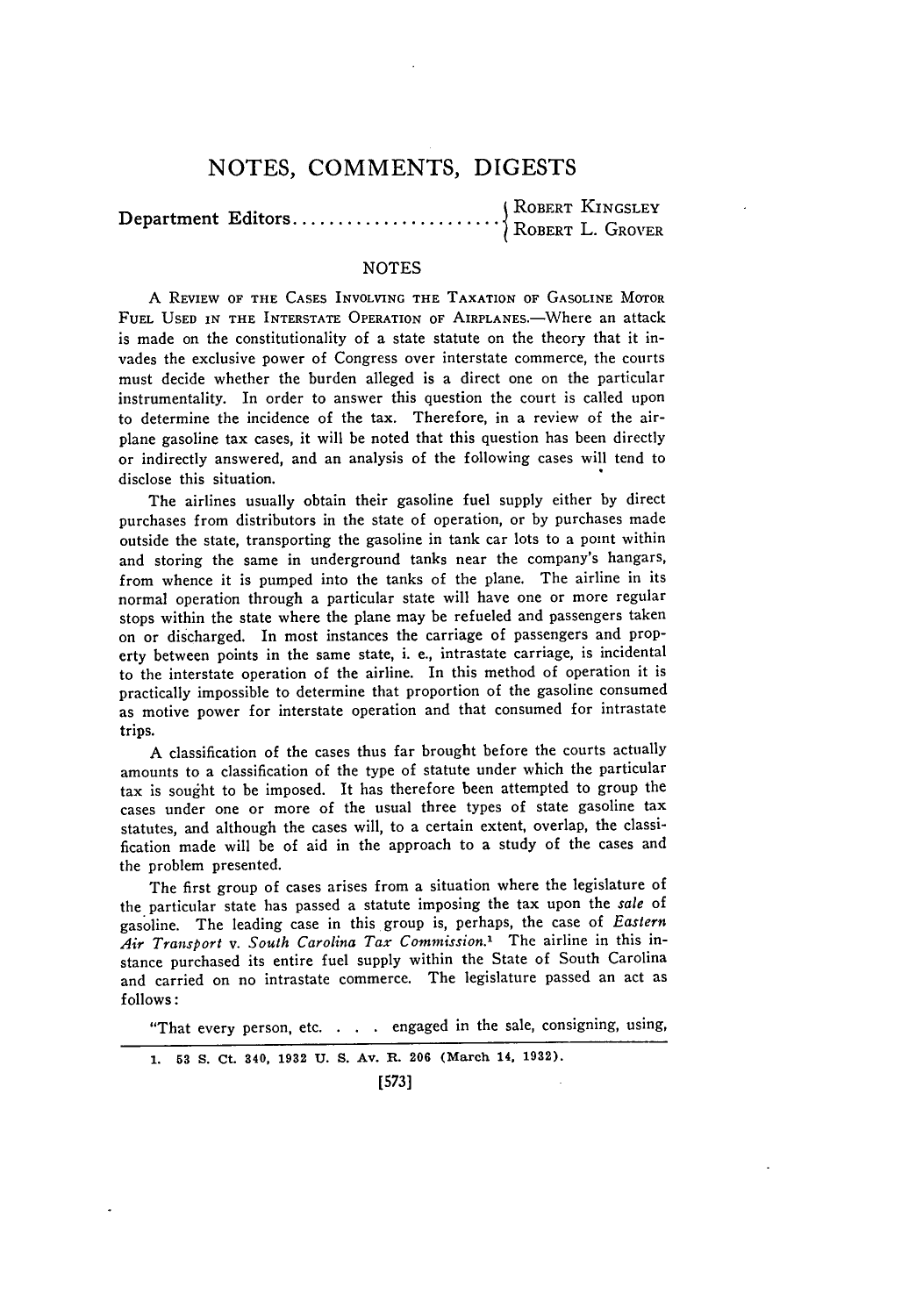shipping, etc. . **.** . for the purpose of sale within the state **.** . . shall be subject to a *license* tax."<sup>2</sup>

The case was heard on appeal from a three-judge District Court, the court holding that the tax sought to be imposed was a valid exercise of state power; that the tax was a privilege tax for carrying on the business of *selling* gasoline within the state. The airline contended that the tax had been construed as an excise or privilege tax and not a property tax, to which contention the court stated the distinction to be unimportant, quoting from the opinion p. 207 (1932 U. S. Av. R.):

"If such a license tax for the privilege of making sales within the state were regarded as in effect a tax upon the goods sold, its validity could not be questioned in the circumstances here disclosed, as in that aspect the tax would be upon a part of the general mass of property within the state and hence subject to the state's authority to tax, although the property might actually be used in interstate commerce. . . . . Treating the tax as an excise tax upon the sales does not change the result in the instant case, as the sales are still purely intrastate transactions.

The court further stated that no distinction could be made between a tax on the sale of gasoline to be used to propel planes in interstate travel, and a. tax on the sale of coal or wood to be used to generate motive power in the locomotive of an interstate carrier. The court distinguished the case from the *Helson* case, which will be referred to in the next classification. The case of *Mid-Continent Air Express v. Lujan* was heard before a threejudge District Court and decision rendered March 3, 1931.<sup>8</sup> The court had before it the construction of two sections of the following statute of New Mexico :4

"Section 60-101-There is hereby levied and imposed an excise tax of 5c per gallon upon the *use* of all gasoline and motor fuel *used* in this state for any purpose . . . .

"Section 60-203-There is hereby levied and imposed an excise tax of 5c per gallon upon the sale of all gasoline *sold* in this state, except gasoline sold in original packages or containers as purely interstate commerce sales."

The plaintiff purchased its motor fuels within the State of New Mexico and although the airline carried on some intrastate business, the court held it to be incidental to the interstate traffic and that the gasoline used for propelling the plane in inter- and intrastate traffic could not be segregated. The court concluded that the tax sought to be imposed was unconstitutional as burdening interstate commerce, inasmuch as it was levied on the use of gasoline within the state. However, the same statute again came before the state court of New Mexico in the case of *Trans-Continental & Western Air,.Inc.* v. *Lujan,5* where the court distinguished between the two sections of the statute above quoted and held that the first section imposed a tax on the *sale* of gasoline within the state and should be upheld as a valid exercise of state authority on the principle laid down in the *Eastern Air Transport* case, *supra.* The court ruled that although Transcontinental could not be held under the "use" section of the statute, it

**3. 47 F. (2d) 266, 1931 U. S. Av. R. 128. 4. New Mexico Statutes Annotated, codification 1929.**

**<sup>2.</sup>** Act of February **23, 1922,** as amended (South Carolina Acts, **1922, pp. 835-838; 1929, pp. 107-112).**

**<sup>5. 8</sup> P. 103. 1932 U. S. Av. R. 281, (1932).**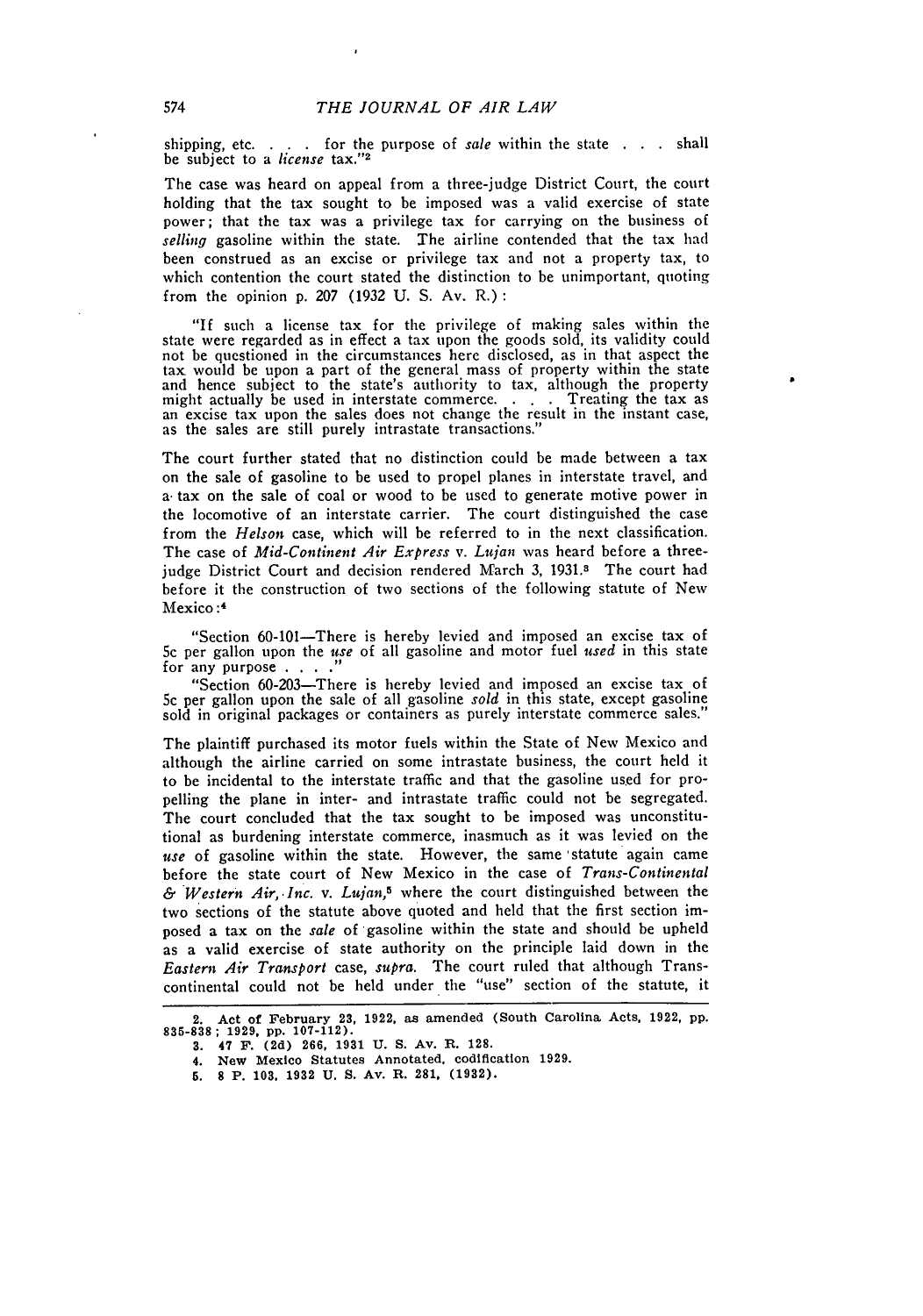could be held accountable to the state for the tax as levied upon the *sale* of the gasoline within the state.

The second 'classification concerns cases decided under statutes which attempt to impose a tax on the *use* or *consumption* of gasoline within the state. The consideration of this type of case requires a review of the holding in the case of *Helson v. Kentucky,6* although this was not a case involving the use of gasoline in airplane operation; nevertheless it was an expression of the Supreme Court on the question of taxing purely the *use* of gasoline in interstate travel. In this case, the State of Kentucky attempted to levy a tax on persons who purchased gasoline without the state, and who "sell or distribute or *use* the same. within the state."7 The State of Kentucky sued for the amount of the gasoline tax alleged to be due from a ferry company which operated exclusively in interstate travel on the Ohio River. The gasoline which the defendant company used was purchased in Illinois, where defendant's business was located, and used to propel a ferry-boat in the waters of the Ohio River. The evidence showed that **75%** of the gasoline used was consumed while the ferry was operating on the river in the State of Kentucky. The court held that the tax levied was unconstitutional since it was a taxing of the *use* of a means of interstate transportation. It was apparent that the tax could be construed only as one upon the *use* of gasoline in interstate commerce since no situs of the property, i. e., gasoline, could be established in the State of Kentucky. Advantage was taken of the theory of this case in *U. S. Airways, Inc.* v. *Shaw.<sup>8</sup>*In this instance the District Court had before it the following statute of Oklahoma:<sup>9</sup>

"9987-A-There is hereby levied an excise tax of 4c per gallon on all gasoline consumed in the State of Oklahoma to be reported and collected as hereinafter provided."

Here again the gasoline was bought within the state. The court held the state act to be unconstitutional on the theory that it was not a property tax but an excise or privilege tax which was not applicable to the airlines business. The court stated:

"If the state legislature intended **by** these enactments to tax gasoline bought in the state and consumed **by** patrons in the conduct of an interstate transportation business **by** airplanes, whether such consumption occurs within the state or without, the tax operates directly to burden interstate commerce, because it is a charge on an instrumentality thereof.

The court believed the *Helson* case to be directly in point and that the whole tax must fall since the inter- and intrastate business of the plaintiff were so comingled that a separation of the gasoline used in the respective operations could not be practicably determined. It might be noted at this point that the proceeds of this tax were to be used for the maintenance of highways, etc.

At this point in the classification of cases brought under the *"use"* type statute is injected the line of cases which deal with an act levying a tax on the *use* of gasoline within the state, but one in which the proceeds derived from the tax are used to foster airplane transportation and provide greater

<sup>279</sup> U.S. 235, 73 L. Ed. 683 (1928).<br>Sec. 1, Ch. 120, Acts of 1924.<br>43 F. (2d) 148, 1930 U.S. Av. R. 179 (1930).<br>Laws Okl. 1923, c. 239 and subsequent amendments.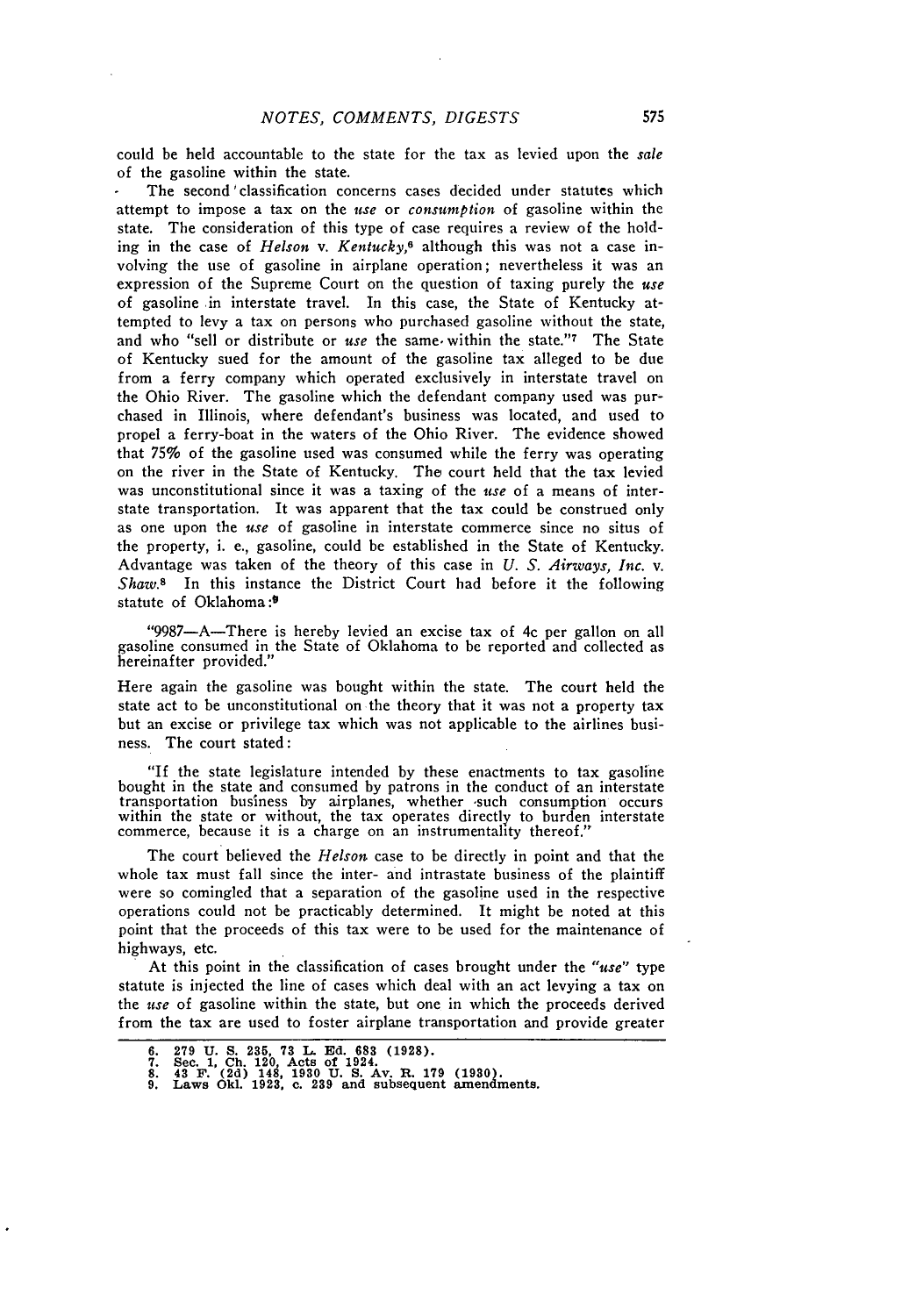aviation facilities. Although the case of *Varney Airlines v. Babcock*<sup>10</sup> was not the first of the airplane cases dealing with this refinement of the problem, it is perhaps the most satisfactory example of a holding which is supported on the theory that a tax otherwise unconstitutional (as burdening interstate commerce) may be upheld where the proceeds from the tax are used for the maintenance of the particular instrumentality against which the tax is levied. This case was heard before a three-judge court in a District Court of Idaho. The plaintiff airline purchased its gasoline from without the state, transported and stored the same within the State of Idaho, from which it was withdrawn for filling the tanks of the plaintiff's planes. The tax which was sought to be imposed required each dealer engaged "in the sale of motor fuels"<sup>11</sup> to pay the tax on all motor fuels sold and/or used by such dealer. The proceeds of the tax were allocated to the upkeep and maintenance of certain aviation facilities. The airline contended that it was not a "dealer engaged in *sale"* and that the tax was a burden on interstate commerce. The court held that the tax imposed was not one upon the gasoline itself, but -upon the "sale and/or use" of the gasoline within the state. The court said:

"The state has power to impose a property tax upon such gasoline as is situated within the state, but the plaintiff does not *sell* gasoline in the state. All that it does is to import it into the state for its own use in propelling<br>its airplanes in interstate commerce. Therefore, the tax must fall upon the<br>use of gasoline employed by the plaintiff in propelling its airplane commerce, and when so, it falls directly upon the use of one of the means by which commerce is carried on."

The court cited the *Helson* case in support of this position and a num-<br>ber of cases which proceed to justify a particular tax on the theory that<br>"even interstate commerce must pay its way." The argument in the latter group of cases is that since certain facilities are being offered by the state for the better carrying on of the particular type of interstate commerce, it is only fair that those who receive the benefit thereof should bear a portion of the expense of maintenance. The court, however, concluded by an inspection of the statute, noting that the tax was levied on dealers engaged in the *sale* of motor fuels "sold and/or used" and since plaintiff did not actually *sell* the gasoline but only *used* the same, that the act did not apply to it and therefore granted an injunction restraining the collection of the tax.

As a third classification, there has been grouped the so-called *storage* tax cases, i. e., where the statute which seeks to impose the tax is levied on the *storage* of gasoline within the state. As has been indicated, some airlines purchase their entire gasoline supply from without the state and store it in tanks located on the field of the airport. Reference should be made at this point to Mr. Cooper's article appearing in 4 **JOURNAL** OF **AIR LAW,** page **17,** for an accurate review of the cases brought under storage tax statutes. The case of *American Airways, Inc. v. Wallace,12* and the case of *N. C. & St. L. R. R. v. WallacelS* should be considered together, inasmuch as the respective courts had before them the interpretation of the Tennessee Gaso-

**<sup>10. 1</sup> P. Supp. 687 (1932). 11. Ch. 172. Laws 1923 of Idaho, as amended.**

**<sup>12. 67</sup> F. (2d) 877, 1932 U. S. Av. R. 209 (1932). 13. 77 L. Ed. 444 (1933).**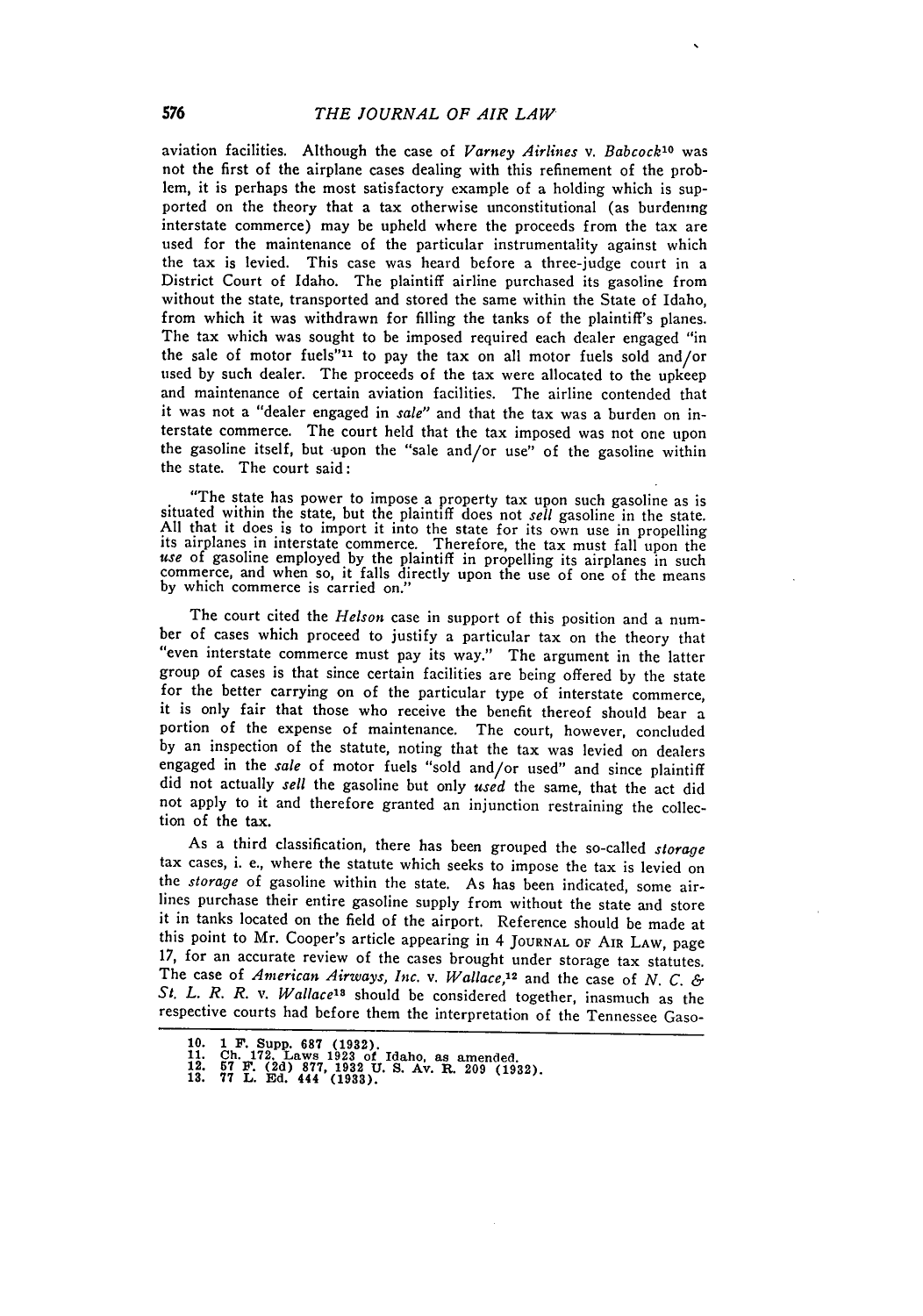line Storage Tax. The statute originally imposed a tax upon all persons, etc., engaged in and carrying on the business of "selling" gasoline and distillate in the state. The act was amended in 1925 so as to include "storers" and "distributors" of gasoline. It provided that "storers and distributors shall compute and pay this tax on the basis of their withdrawals and distributions" and that the tax should accrue whether such withdrawal be for sale "or other use;" the tax is a "Special privilege tax, in addition to all other taxes, for engaging in such business in this state." 14 In the *American Airways* case, the District Court rendered a full opinion in which they describe the nature of plaintiff's transportation. The planes stopped at three points within the state and a small intrastate business was done. The gasoline is brought in tank cars from without the state, pumped into private tanks and withdrawn only for plaintiff's use. The court said:

"It is not the intent with which the gasoline is to be used that determines the liability for taxes, but is the status of the gasoline at the time."

"The tax was not one on property but a privilege tax upon the business of storing and withdrawing the gasoline; the amount of the tax being based on the withdrawals."

#### The court stated further:

"Plaintiff's gasoline is brought into the state in interstate commerce, and it comes to rest in the state, where it may remain for an indefinite period, or for all time as to that matter, thereby terminating the interstate transportation, and is, therefore, not being transported in interstate com- merce when it is withdrawn which is the time the tax accrues. The storage and withdrawal, being completed in Tennessee, is an intrastate transaction, and not a transaction in interstate commerce. . **. .** There is no doubt of the power of the state to impose a license tax upon the conducting of a business in the state.

"There is an obvious distinction between taxing gasoline used for motor fuel in interstate commerce, and *taxing* the *business* of storing gasoline within the state, and distributing or allowing the same to be withdrawn from storage for sale or other use. This is not a tax on the gasoline but is a tax upon the privilege of storing and distributing it within the state. Here, we have property located within the state, and used in such a way as constitutes a business subjecting it to a privilege or excise tax."

The court distinguished the case before it from the *Shaw* and *Lijan* cases, to which reference has herein previously been made.

"In the *Shaw* case, the act levied an excise of 4c a gallon on all gasoline *consumed* in the state, and in the *Lujan* case the law imposed an excise tax upon all gasoline used or sold in the state. The Tennessee statute imposes an excise or privilege tax upon the business of storing and distributing gasoline, and this tax accrues whether the gasoline is used in interstate commerce or otherwise."

The order denying the interlocutory injunction was affirmed by the U. S. Supreme Court.15 The upper court did not go into the merits of the application by reason of the fact that the injunction had been denied by a threejudge court, which it concluded had not abused its discretion. The U. S. Supreme Court, in rendering an opinion on the same point and on the same statute in the *N. C. & St. L. R. R.* case, said as to the tax:

"Hence there can be no valid objection to the taxation of the exercise of any right or power incident to appellant's ownership of the gasoline,

**<sup>14.</sup> Ch. 58 Pub.** Acts of **1923, amended by Ch. 67 Pub.** Acts **1925. 15. 77 L. Ed. 12.**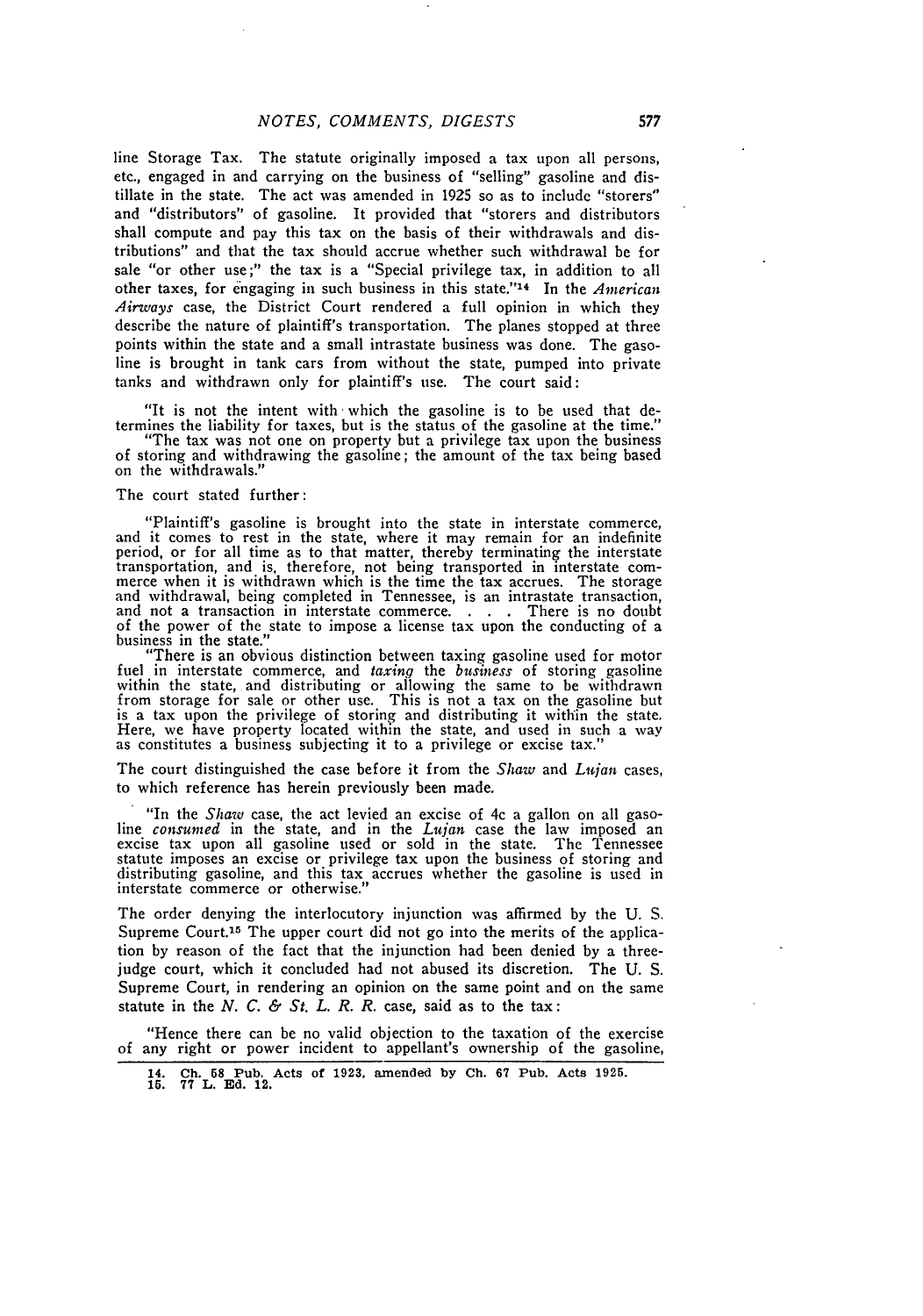which falls short of a tax directly imposed on its use in interstate commerce, deemed forbidden in *Helson v. Kentucky,* supra. Here the tax is imposed on the successive exercises of two of those powers, the storage and withdrawal from storage of gasoline. Both powers are completely exercised before the use of the gasoline in interstate commerce begins. The tax imposed upon their exercise is therefore not one on the use of gasoline as an instrument of commerce and the burden of it is too indirect and remote from the function of interstate commerce itself to transgress constitutional limitations. (Citing *Eastern Air Transport* case.)"

The court then considered the argument made that the tax violated the 14th Amendment, in that the tax was levied as a charge for the use of the highways, which plaintiff did not use. The court disposed of this question with citation of authority and concluding that the constitutional power to levy taxes does not depend upon enjoyment by the tax payer of any special benefit from the use of the funds raised by taxation. Ordinarily in these cases the question of a violation of the 14th Amendment does not arise until the court has concluded that there is a burden on interstate commerce. Then, the state, in order to sustain their statute, may show, as in the *Varney Airlines* case, that it is a reasonable charge for the facilities provided to the interstate carrier. See in connection with this classification of cases *Western Air Express, Inc. v. Welling.'*

The history in the case of *Boeing Air Transport, Inc. v. Edelmanl7* furnishes an excellent example of the problems to be faced in the attacking of the constitutionality of a state taxing statute. The case arose in Wyoming where the plaintiff airline maintained within the state fueling facilities at two of its stops, Cheyenne and Rock Springs. Part of the gasoline used **by** the plaintiff company was purchased within the state and part brought from outside the state and stored in tanks located on the field. The District Court, in sustaining the tax, apparently reached the conclusion that it was a tax imposed on *use* and that their holding would necessarily be consistent with the *Helson, Lujan* and *Shaw* cases, were it not for the fact that the proceeds of the tax were to be used in the promotion of aviation, through the furnishing of certain facilities (the doctrine that even interstate commerce must pay its way). The statute provided essentially as follows:

"Each and every wholesaler . **.** . who is now engaged . . in the sale or use of gasoline as herein defined, shall . . . render a statement of all gasoline sold or used by them in the state . . **.** and pay . . . the license tax of 4c per gallon on all such gasoline. **.** Every person, etc., who shall use any gasoline in this state upon which the said tax had not been paid shall **. . .** etc."<sup>1</sup> <sup>s</sup>

The complainant in the Circuit Court of Appeals<sup>19</sup> contended that although the tax was levied on the wholesaler, it was actually a tax on the consumer. Secondly, that the complainant airline could not buy from distributors without paying the tax. The Circuit Court of Appeals held that as to gasoline purchased within the state, the tax was one levied against the wholesaler and was a tax of the type sustained in the *Eastern Air Transport* case. As to gasoline purchased without the state, reference was

**<sup>16. 1931</sup> U. S. Av. R. 146 (3d** Jud. Dist. Ct., Utah, **1930). 17. 51 F. (2d) 130 (1931). 18.** Session Laws of Wyoming **1929,** Special Session. **19. 61 F. (2d) 319.**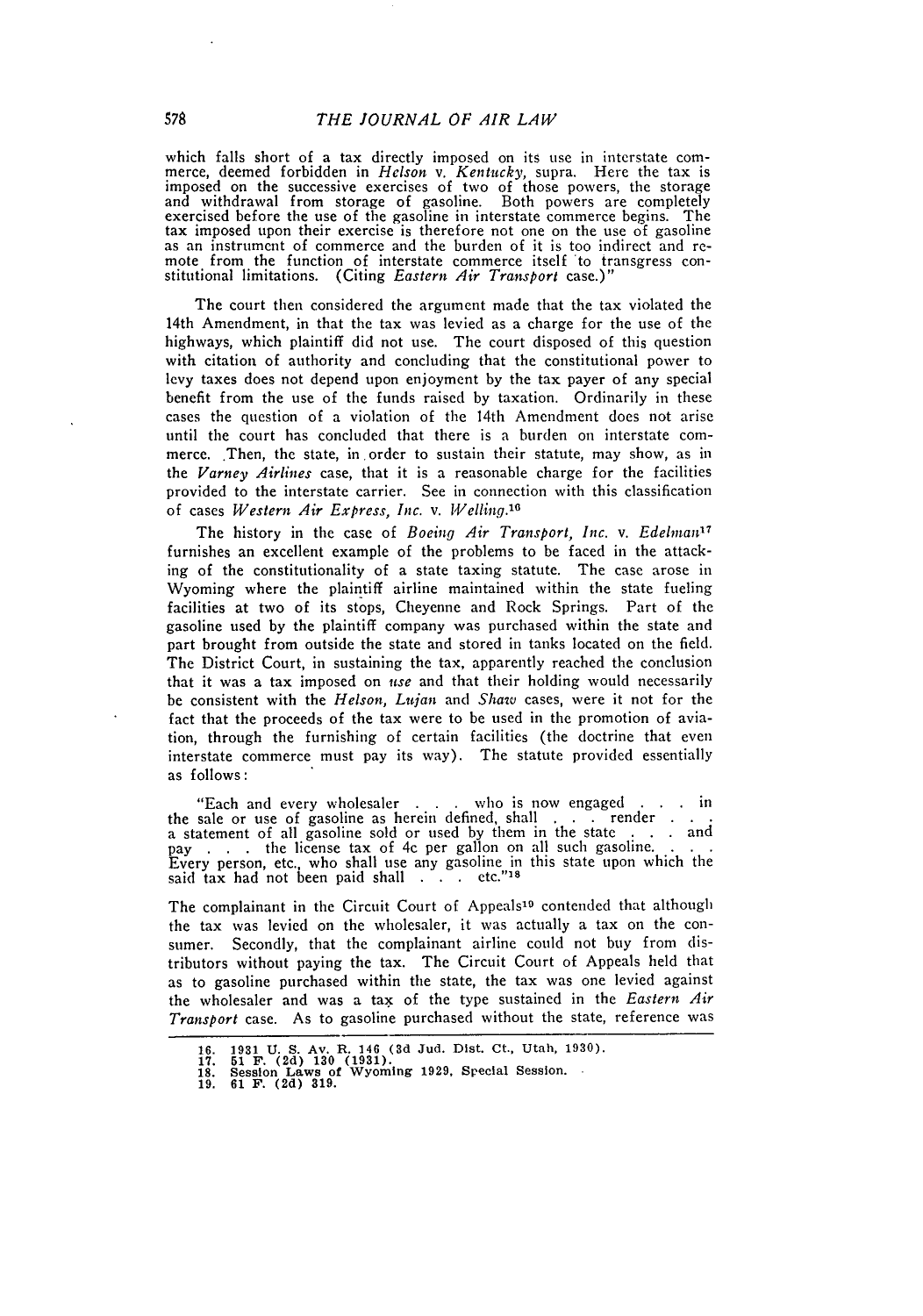made to a section of the Wyoming statute which required every wholesaler, person, firm, corporation, etc., which transported gasoline into the State of Wyoming to keep a record of all purchases, receipts, sales, etc.

The court concluded:

"Conceding that appellant might make purchase of gasoline outside the state under given circumstances, bring that gasoline to Cheyenne and Rock Springs and use it in interstate flights and not be subject to account to the State Treasury for the statutory tax on gasoline so used, it is the writer's opinion that the pleadings and facts in this case are too meager and indefinite to require and sustain a ruling, and decree thereon."

However, the court did remand the case with directions to issue the writ enjoining collection of the tax on all gasoline procured by appellant on purchases completed outside the State of Wyoming and then brought into that state and used in its planes in interstate commerce. The Circuit Court of Appeals therefore enjoined the collection of the tax on purchases completed outside the State of Wyoming, but whether on the theory that the tax did not apply to that situation or whether the tax, as applied, would amount to a burden on interstate commerce, was not determined, as was pointed out in the opinion rendered in the case when it finally reached the U. S. Supreme Court.<sup>20</sup> Although the Supreme Court did not definitely refer to the Wyoming statute as a "storage" act, without question it so considered it. The court said:

"As the statute has been construed and applied, the tax is not levied upon the consumption of gasoline in furnishing motive power for respondent's interstate planes. The tax is applied to the stored gasoline as it is withdrawn from the storage tanks at the airport and placed in the planes.<br>No tax is collected for gasoline consumed in respondent's planes, either on<br>coming into the state, or on going out. It is at the time of the withdr *Co. v.* Wallace as a comparison case.)

"A state may validly tax the 'use' to which gasoline is put in withdrawing it from storage within the state, and placing it in the tanks of the planes, notwithstanding that its ultimate function is to generate motive power for carrying on interstate commerce. Such a tax cannot be distinguished from that considered and upheld in the *N. C. & St. L. R. R. Co. v. Wallace*.

"But the officers of Wyoming, charged with the enforcement of the taxing statute, are giving no such application to it as was given to that in Helson *v. Kentucky*, supra, and it is not suggested that they will."

We may therefore conclude that a state gasoline tax based on any one of the three following premises may be sustained by the U. S. Supreme Court:

**(1)** A tax directed at the sale of gasoline within the state.

(2) A *tax* directed at the storage of gasoline within the state where<br>the tax is construed as an excise tax for the privilege of withdrawing, or<br>where it is construed as one on property within the state.

(3) Where the statute is one on the "use" of gasoline within the state, but where the proceeds derived therefrom are directed towards the main-tenance of airplane operation facilities. (Although we have no expression of the U. S. Supreme Court on this point as applied to airplanes, we do find numerous District Court cases previously referred to.)

20. **233 C. C.** H. 3049, decided April **17, 1933.**